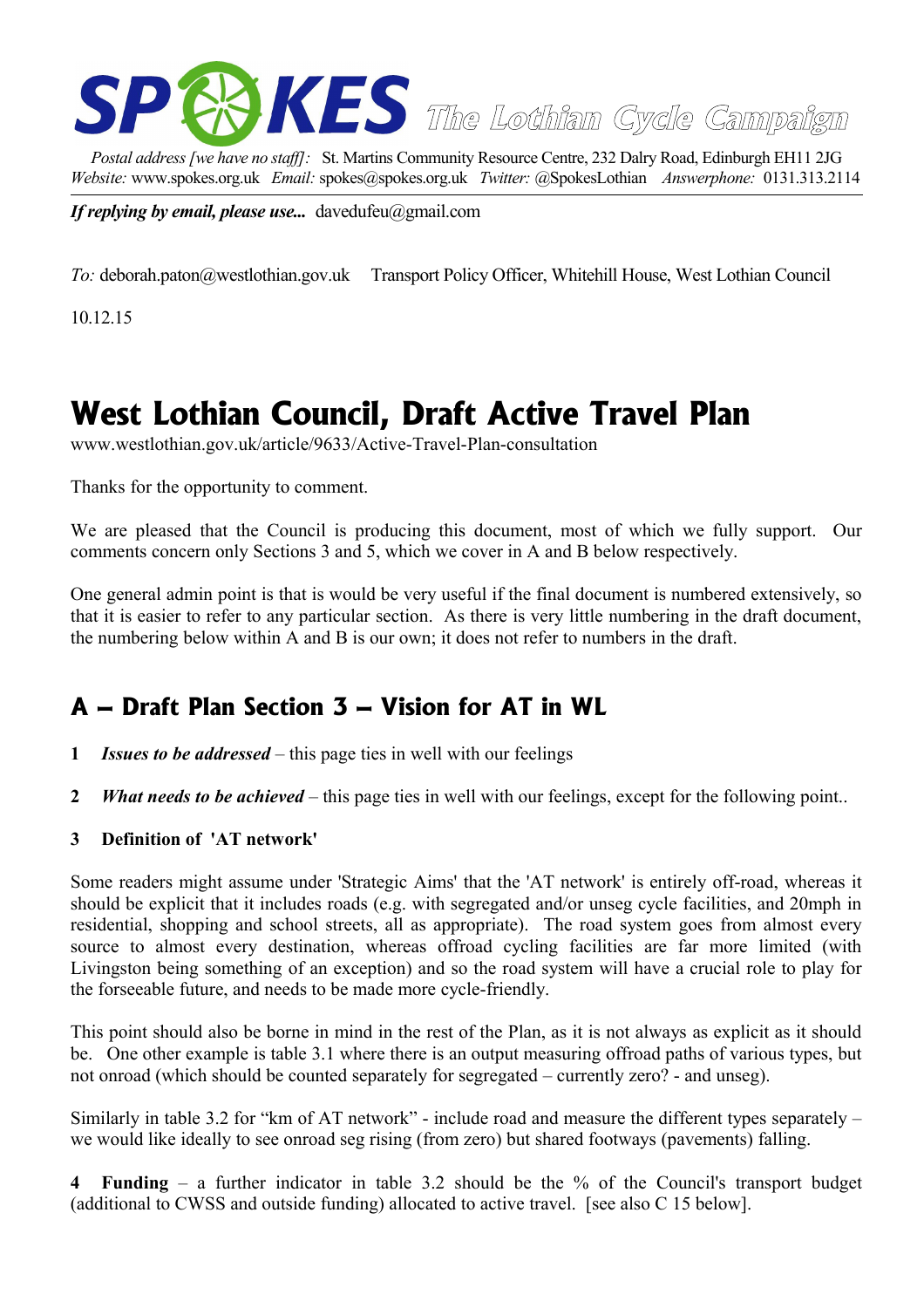## **B – Draft Plan section 5 - Achieving the Vision .. the AT Action Plan**

1 **Key aspects** A further heading should be *traffic demand management*. Promoting AT is going to be far more successful if accompanied by demand management measures. Even if these are mainly in other policy documents, rather than the AT plan, they are so crucial to success in AT planning that they should be mentioned prominently here, with their own section heading. Examples could be...

- **Charging at station car parks**. Linlithgow is a prime example, where the small main car parks get occupied by early commuters, many of whom live within easy walking or cycling distance. A charge here, possibly only for *all-day* parking, would encourage people living nearby to walk or cycle, and would also have the advantage of leaving spaces for other drivers who arrive later but may have greater need for a space and would pay to have one close to the station.
- **Charging for High Street car parking**
- **A levy on the number of car spaces** (over a certain minimum) at major shopping, leisure or workplace destinations. This would be an incentive to developers and businesses to locate in places easily accessible by AT and public transport.
- **Physical traffic management measures** road closures to prevent rat-running (but allowing bikes), and so on.

2 **The tables** Generally, it feels that the tables are rather long and ideally some entries could be combined/ consolidated. Despite that, we below do suggest some additions!!

#### **Table 5.1**

3 **Row 1, Development Management process** - Procedures are needed to ensure this happens and is satisfactory. e.g. the AT officer may need to be asked formally to look at the weekly list of PAs, and at all draft TROs. Planning conditions also need to be *enforced* - which does not always happen effectively.

- 4 **Row 3 -** replace word 'paths' by 'routes' (re the point in A3 above)
- 5 **Row 5** could explicitly mention the A71 corridor as needing attention.

6 **Row 8** – this is one of the few places where A3 above is dealt with clearly.

7 *Add* **– Road renewals** – All road & footway renewal/ resurfacing projects to be *rigorously* audited as to whether cycling and/or walking facilities can be added/ improved at the same time. Resurfacing exactly as before is often a huge wasted opportunity as new or improved cycling/walking provision could often be made at the same time with little or no extra cost. Linlithgow High Street, footways and carriageway, is a prime example of missed opportunity and wasted resources.

8 *Add* **– Onroad segregated facilities** – Develop one or more trial onroad segregated cycleroutes on arterial roads into a town.

**9** *Add* **– One-way streets** – All new 1-way streets to allow 2-way cycling and develop a programme to enable 2-way cycling in all existing 1-ways [different techniques will be appropriate in different cases].

**10** *Add* **– Restrictions on motor traffic [as in B1 above]** – Identify opportunities to restrict car space (static or moving) where this will enhance active travel sufficiently to outweigh any disbenefits. Given the hierarchy of walk-cycle-PT-private, the car should no longer automatically be king.